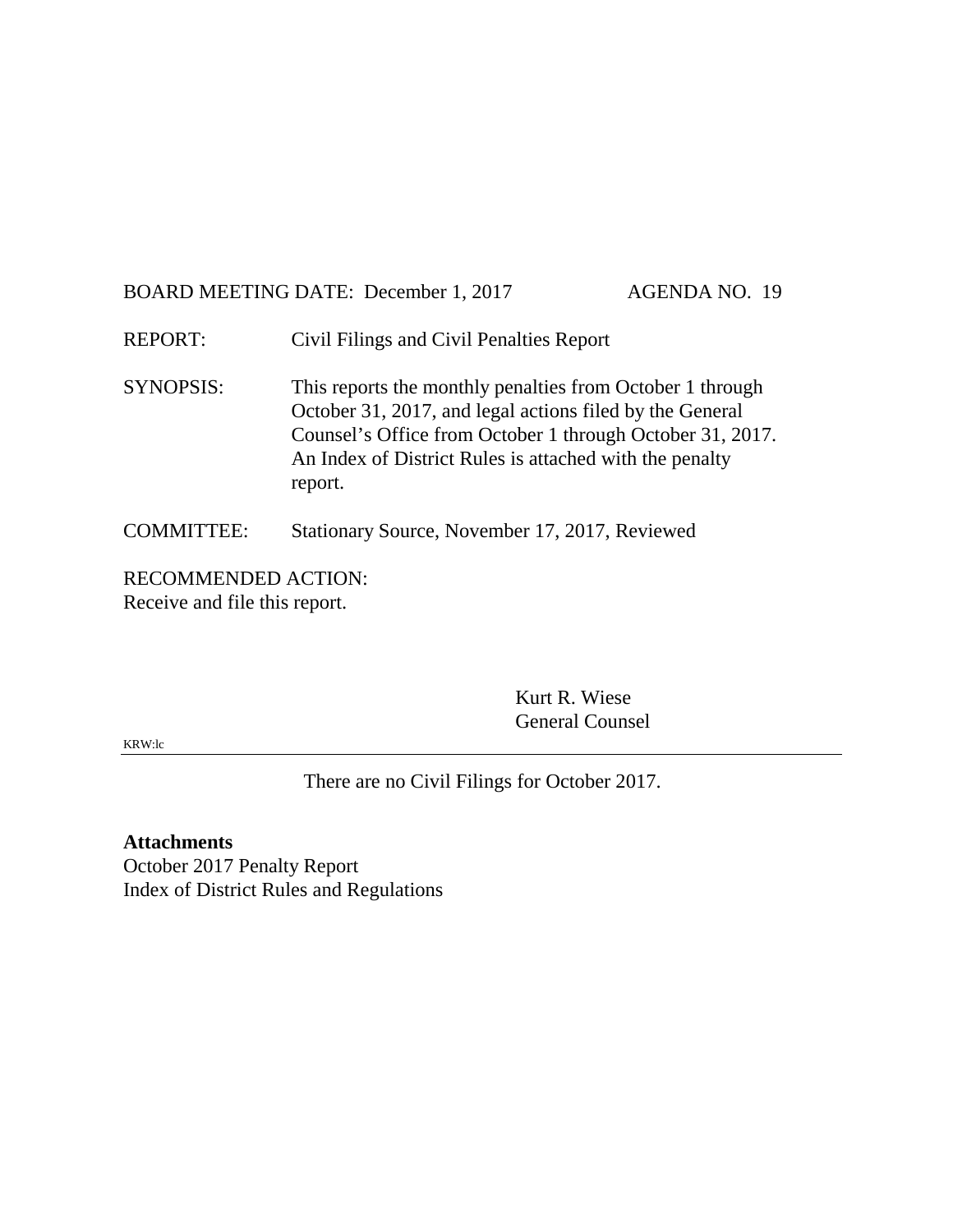# **SOUTH COAST AIR QUALITY MANAGEMENT DISTRICT General Counsel's Office**

# **October 2017 Settlement Penalty Report**

## **Total Penalties**

| <b>Civil Settlements:</b>                           | \$323,149.00   |
|-----------------------------------------------------|----------------|
| <b>MSPAP Settlements:</b>                           | \$55,365.00    |
| <b>Total Cash Settlements:</b>                      | \$378,514.00   |
| <b>Total SEP Value:</b>                             | \$0.00         |
| Fiscal Year through 10 / 2017 Cash Total:           | \$2,597,389.97 |
| Fiscal Year through 10 / 2017 SEP Value Only Total: | \$1,120,000.00 |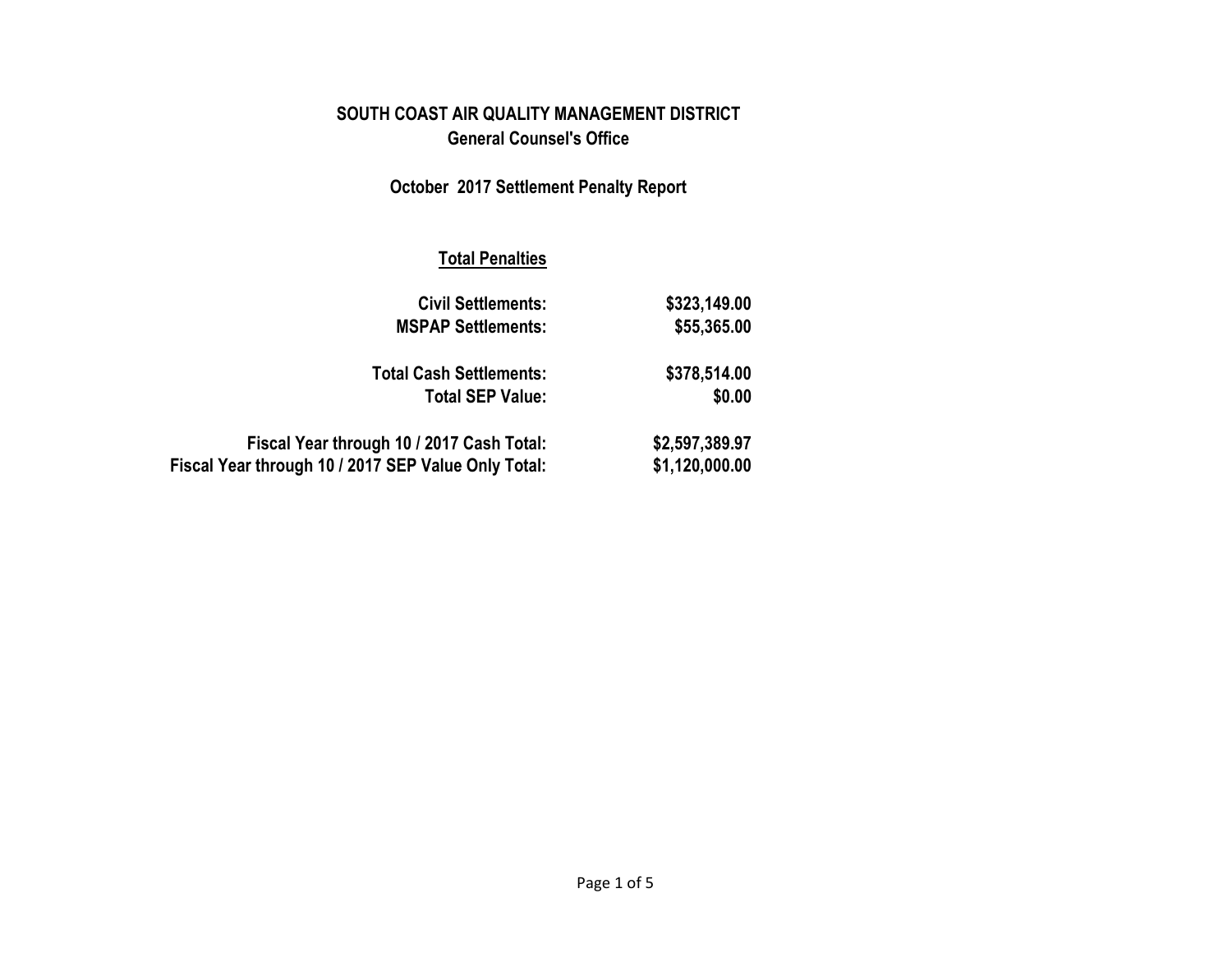| Fac ID                   | <b>Company Name</b>                                                         | <b>Rule Number</b>                                            | <b>Settled Date</b>      | Init       | <b>Notice Nbr</b>          | <b>Total Settlement</b> |
|--------------------------|-----------------------------------------------------------------------------|---------------------------------------------------------------|--------------------------|------------|----------------------------|-------------------------|
| <b>Civil Settlements</b> |                                                                             |                                                               |                          |            |                            |                         |
| 800181                   | CALIFORNIA PORTLAND CEMENT CO                                               | 2004<br>2004                                                  | 10/10/2017               | <b>NSF</b> | P59283<br>P60580           | \$11,000.00             |
| 139445                   | CHILLED WATER PLANT, LLC                                                    | 203(b)                                                        | 10/6/2017                | <b>BST</b> | P62488                     | \$3,200.00              |
| 147808                   | <b>CHOOSE MANUFACTURING</b>                                                 | 203(b)                                                        | 10/24/2017               | <b>SMP</b> | P63857                     | \$4,000.00              |
| 800091                   | <b>EXXONMOBIL OIL CORP</b>                                                  | 463, 3002                                                     | 10/18/2017               | DH         | P37238                     | \$25,000.00             |
| 24812                    | <b>FARMER BROS CO</b>                                                       | 1147                                                          | 10/6/2017                | <b>BST</b> | P60717                     | \$75,000.00             |
| 38286                    | JEFF'S SHELL SERVICE                                                        | $461(c)$ , $461(c)(2)(B)$                                     | 10/24/2017               | <b>WBW</b> | P65003                     | \$500.00                |
| 137961                   | <b>LAMILL INC</b>                                                           | 1147                                                          | 10/5/2017                | <b>NSF</b> | P64116                     | \$1,000.00              |
| 157216                   | <b>MK'S FAIRVIEW 76</b><br>Small Claims Case No. 30-2017-00941542-sc-sc-cjc | 203(a), 461, 461 (e) (2)<br>203(a)<br>461, 461(c), 41960.2    | 10/27/2017               | <b>BST</b> | P61972<br>P63003<br>P64329 | \$1,000.00              |
| 7427                     | OWENS-BROCKWAY GLASS CONTAINER INC                                          | 2004                                                          | 10/19/2017               | <b>BST</b> | P62080                     | \$9,000.00              |
| 94272                    | <b>RGF ENTERPRISES INC</b>                                                  | 3002, 3003                                                    | 10/12/2017               | <b>BST</b> | P62752                     | \$2,250.00              |
| 800026                   | <b>ULTRAMAR INC</b>                                                         | 1176(e)(1)<br>1176(e)(1), 3002(c)(1)<br>201, 2004, 2011, 2012 | 10/17/2017<br>10/10/2017 | <b>NAS</b> | P60355<br>P60356<br>P61020 | \$84,500.00             |
| 158685                   | VALSPAR CORP.                                                               | 314                                                           | 10/12/2017               | <b>MJR</b> | P50629                     | \$99,999.00             |
| 159801                   | VEXCON CHEMICALS INC./POLYSAT INC.                                          | 314<br>Page 2 of 5                                            | 10/20/2017               | <b>BST</b> | P64820                     | \$500.00                |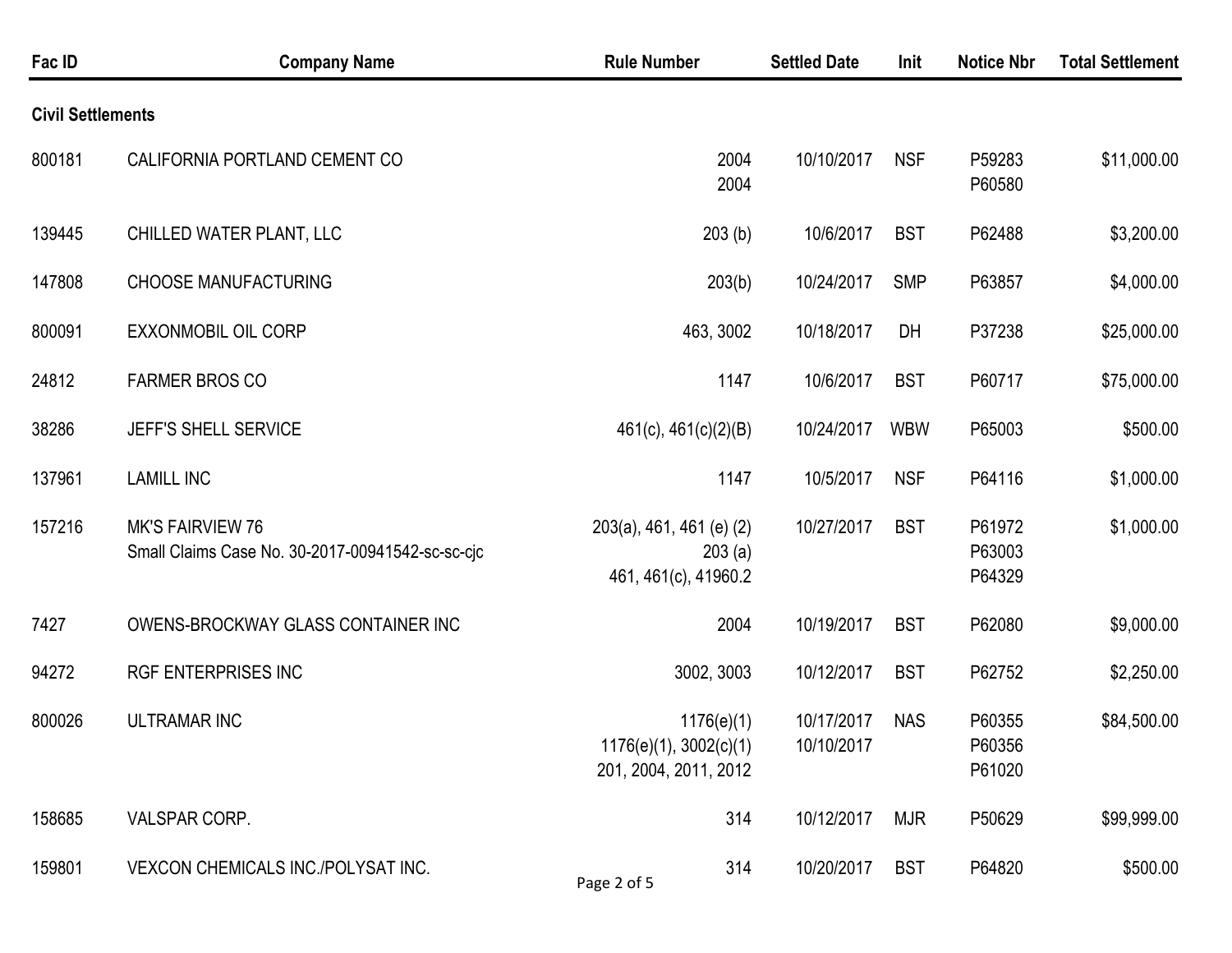| Fac ID                   | <b>Company Name</b>                             | <b>Rule Number</b>      | <b>Settled Date</b> | Init       | <b>Notice Nbr</b> | <b>Total Settlement</b> |
|--------------------------|-------------------------------------------------|-------------------------|---------------------|------------|-------------------|-------------------------|
| 2846                     | <b>VISTA PAINT CORP</b>                         | 3002(c)(1)              | 10/4/2017           | <b>WBW</b> | P60679            | \$5,000.00              |
|                          | <b>Total Civil Settlements:</b><br>\$321,949.00 |                         |                     |            |                   |                         |
| <b>MSPAP Settlements</b> |                                                 |                         |                     |            |                   |                         |
| 149101                   | A + CLEANER                                     | 201, 1421               | 10/4/2017           | <b>JS</b>  | P64078            | \$550.00                |
| 165227                   | AIRPORT COURTHOUSE, JCC/AOC                     | 1146.2                  | 10/10/2017          | <b>JS</b>  | P63678            | \$3,600.00              |
| 222                      | ARCHITECTURAL WOODWORKING CO                    | 3002, 3003              | 10/27/2017          | <b>JS</b>  | P64133            | \$770.00                |
| 182732                   | <b>B &amp; J TREE SERVICE</b>                   | 403(d)(1)               | 10/4/2017           | <b>JS</b>  | P56742            | \$3,640.00              |
| 12129                    | <b>BEVERLY HOSPITAL</b>                         | 203(b), 1146            | 10/10/2017          | <b>JS</b>  | P64132            | \$4,620.00              |
| 182058                   | <b>BM EXTRUSION</b>                             | 203(a)                  | 10/5/2017           | <b>JS</b>  | P64164            | \$2,200.00              |
| 109461                   | BURLINGTON NORTHERN/SANTA FE RAILWAY CO         | $201, 203$ (a)          | 10/5/2017           | <b>JS</b>  | P64134            | \$1,100.00              |
| 115488                   | CARDLOCK FUELS SYSTEM, INC.                     | 461                     | 10/18/2017          | <b>JS</b>  | P65712            | \$1,800.00              |
| 177755                   | <b>CHEVRON EXTRA MILE</b>                       | 461 (e) (1), 461(e)(2)  | 10/4/2017           | <b>JS</b>  | P65455            | \$1,600.00              |
| 175492                   | CITY OF BEAUMONT - POLICE DEPARTMENT            | 1470                    | 10/18/2017          | <b>JS</b>  | P64365            | \$770.00                |
| 142874                   | CITY OF ONTARIO, POLICE DEPT,                   | 203(b)                  | 10/5/2017           | TF         | P65362            | \$375.00                |
| 119665                   | CONDON JOHNSON & ASSOCIATES INC                 | Title 13<br>Page 3 of 5 | 10/10/2017          | JS.        | P65254            | \$850.00                |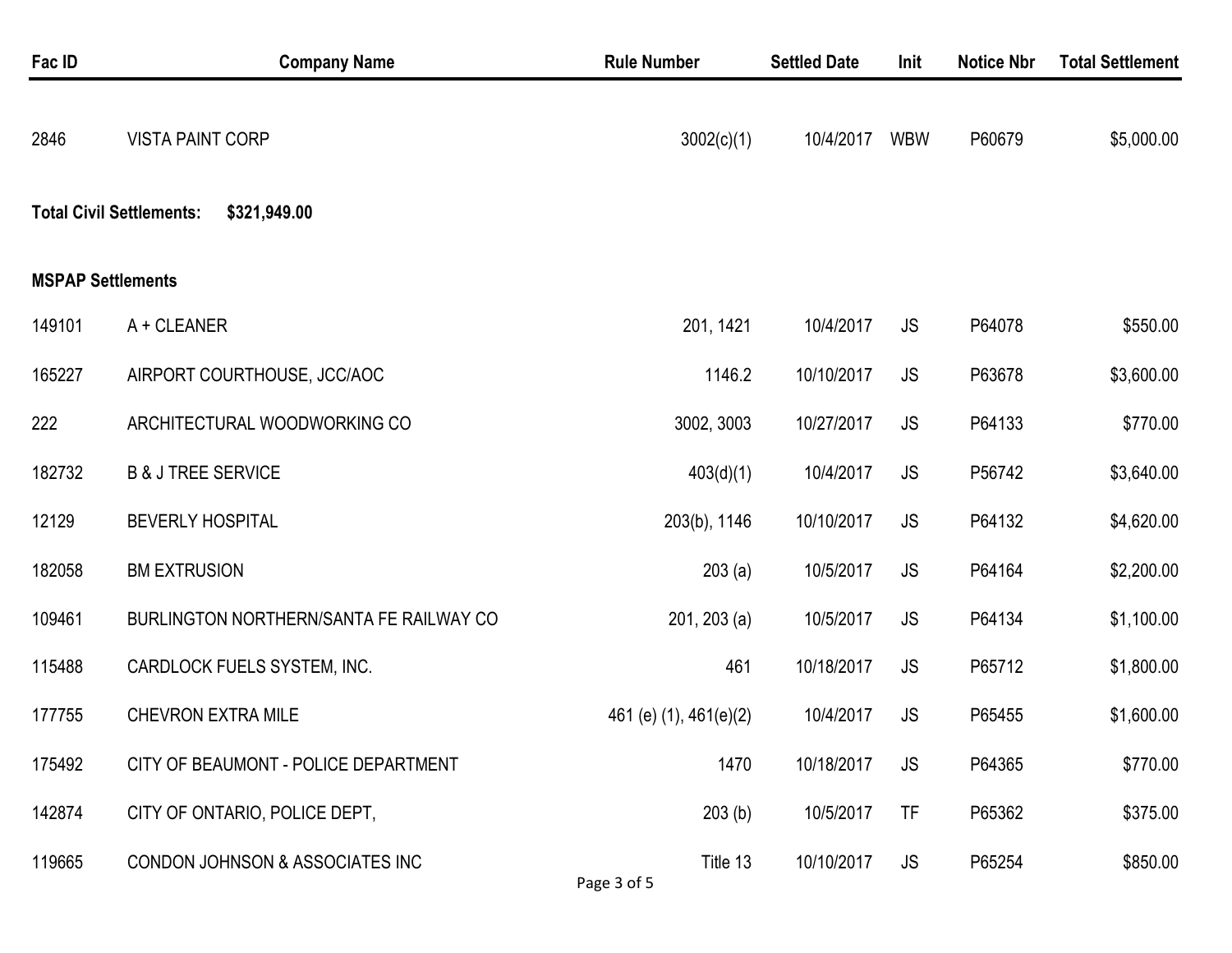| Fac ID | <b>Company Name</b>                     | <b>Rule Number</b>                    | <b>Settled Date</b> | Init      | <b>Notice Nbr</b> | <b>Total Settlement</b> |
|--------|-----------------------------------------|---------------------------------------|---------------------|-----------|-------------------|-------------------------|
| 108802 | D & H SUPER SERVICE                     | 203 (b), 461<br>461(c)(2)(B), 41960.2 | 10/4/2017           | GC        | P65005            | \$300.00                |
| 174205 | <b>DION AND SONS</b>                    | 201, 203(a)                           | 10/18/2017          | GC        | P64016            | \$600.00                |
| 184450 | <b>EASTERN MUNICIPAL WATER DISTRICT</b> | 403, 403(d)(1)<br>403(d)(2)           | 10/5/2017           | <b>JS</b> | P59694            | \$7,425.00              |
| 182165 | <b>EXPRESS TANK LINES, INC.</b>         | 461                                   | 10/5/2017           | GC        | P64337            | \$400.00                |
| 146890 | <b>GALAXY OIL CO</b>                    | 461                                   | 10/4/2017           | GC        | P64343            | \$150.00                |
| 158390 | H&S ENERGY, LLC. H&S 21                 | 203(b)                                | 10/5/2017           | GC        | P64958            | \$640.00                |
| 92642  | HF & SJ INC, HUNTINGTON BEACH ARCO      | 461, 41960.2                          | 10/5/2017           | GC        | P64342            | \$300.00                |
| 132187 | HOME DEPOT USA, INC., 3 E COMPANY       | 203(b)                                | 10/20/2017          | GC        | P64067            | \$3,200.00              |
| 800003 | HONEYWELL INTERNATIONAL INC             | 3002(c)(1)                            | 10/10/2017          | GC        | P64461            | \$425.00                |
| 62862  | IMPERIAL IRRIGATION DISTRICT/ COACHELLA | 3002(c)(1)                            | 10/27/2017          | GC        | P56048            | \$400.00                |
| 96025  | <b>ISLAND MARINE FUEL</b>               | 461(E)(2)(A)<br>461(e)(2)(C)          | 10/4/2017           | GC        | P63604            | \$1,100.00              |
| 112655 | LONG BEACH POLICE, WEST STATION         | 461                                   | 10/5/2017           | <b>TF</b> | P64222            | \$150.00                |
| 172542 | LONG BEACH UNIFIED SCHOOL DISTRICT      | 222, 1415                             | 10/19/2017          | TF        | P64227            | \$1,500.00              |
| 184917 | MA (MARIANO AVILA)                      | 203(a)                                | 10/18/2017          | TF        | P63864            | \$300.00                |
| 134211 | <b>MONTAGE RESORTS &amp; SPA</b>        | 1146.1<br>Page 4 of 5                 | 10/18/2017          | TF        | P64076            | \$2,200.00              |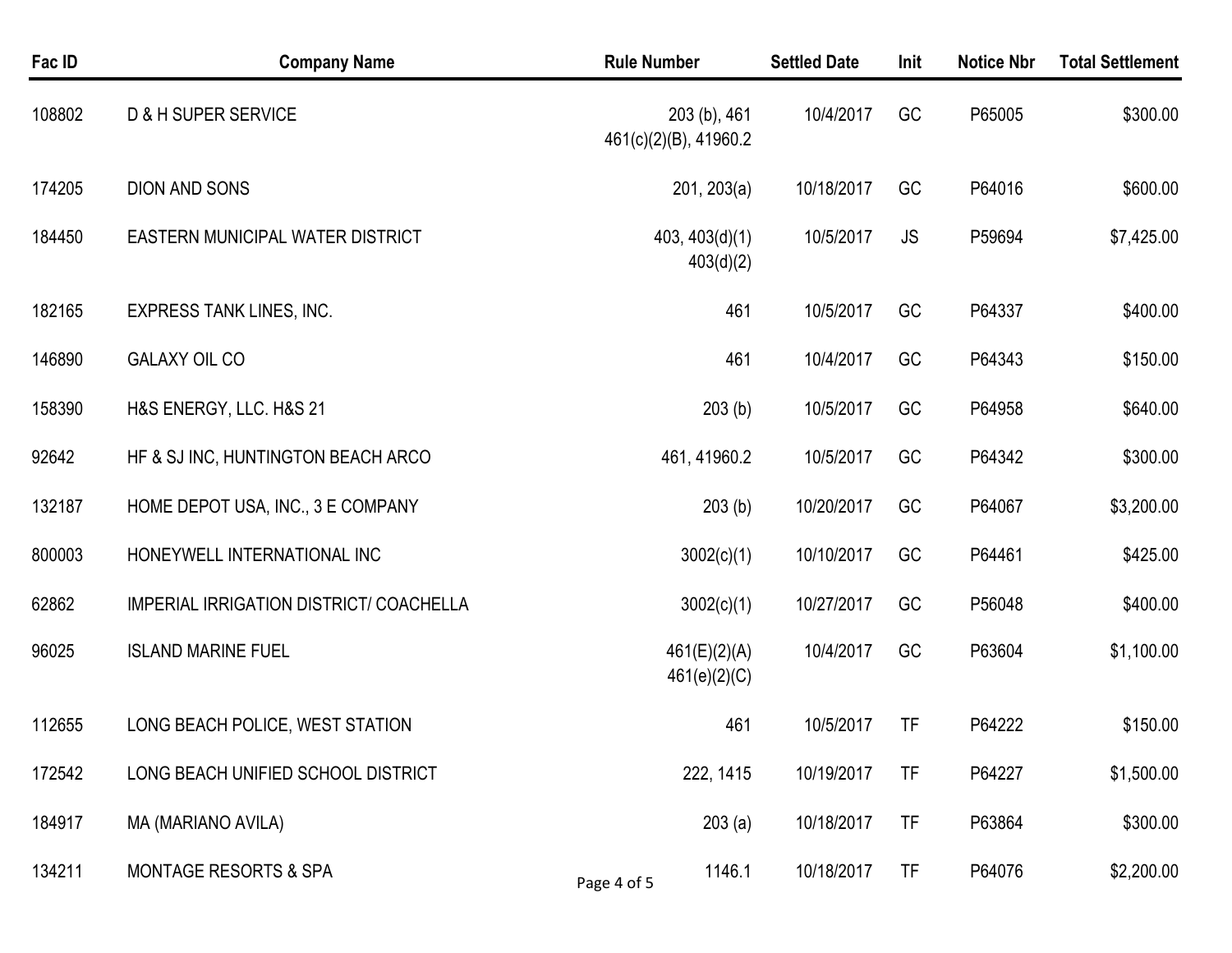| Fac ID | <b>Company Name</b>                      | <b>Rule Number</b> | <b>Settled Date</b> | Init      | <b>Notice Nbr</b> | <b>Total Settlement</b> |
|--------|------------------------------------------|--------------------|---------------------|-----------|-------------------|-------------------------|
| 173522 | <b>NAMSA</b>                             | 1146.2             | 10/5/2017           | <b>TF</b> | P63611            | \$1,100.00              |
| 63951  | <b>NORDSTROM</b>                         | 203(b)             | 10/5/2017           | <b>TF</b> | P64075            | \$375.00                |
| 109105 | OAKLEY INC.                              | 203(b)             | 10/5/2017           | TF        | P64074            | \$50.00                 |
| 114608 | ONE HOUR CLEANERS, JAE C RYU, DBA        | 1421               | 10/18/2017          | <b>TF</b> | P63716            | \$450.00                |
| 164601 | PHIL'S CONCRETE PUMPING, INC.            | 203(a)             | 10/18/2017          | <b>TF</b> | P59690            | \$300.00                |
| 177498 | POTENTIA FUEL, INC.                      | 461, 41960         | 10/20/2017          | TF        | P64914            | \$550.00                |
| 142375 | RALPH'S STORE #45                        | 203                | 10/20/2017          | <b>TF</b> | P63133            | \$1,000.00              |
| 185156 | RYKO PRODUCTS, INC                       | 203(a)             | 10/4/2017           | TF        | P65364            | \$2,750.00              |
| 173381 | SO. CALIFORNIA HOSPITAL AT CULVER CITY   | 1146.1             | 10/27/2017          | GV        | P63675            | \$2,000.00              |
| 158430 | STATE OF CALIF, DEPT OF VETERANS AFFAIRS | 203, 1146          | 10/5/2017           | <b>JS</b> | P63685            | \$3,375.00              |
| 145733 | UNITED RENTAL                            | 461                | 10/5/2017           | GV        | P64208            | \$850.00                |
| 145733 | UNITED RENTAL                            | 461                | 10/4/2017           | GV        | P64220            | \$800.00                |
| 184743 | WOOD OIL COMPANY                         | 461(c)(1)(B)       | 10/4/2017           | GV        | P65360            | \$800.00                |

**Total MSPAP Settlements: \$55,365.00**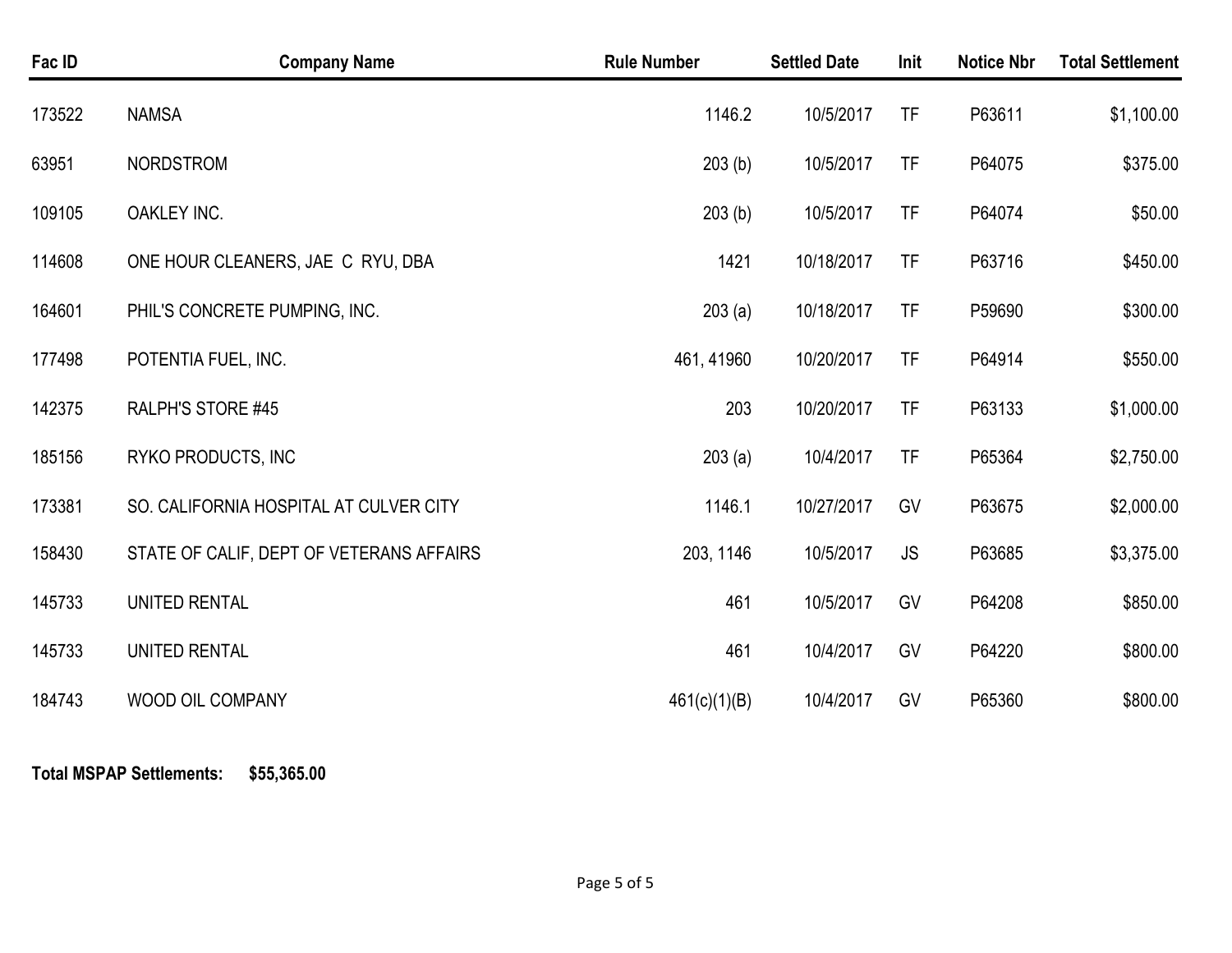## **DISTRICT RULES AND REGULATIONS INDEX FOR OCTOBER 2017 PENALTY REPORT**

#### **REGULATION II – PERMITS**

- Rule 201 Permit to Construct *(Amended 1/5/90)*
- Rule 203 Permit to Operate *(Amended 1/5/90)*
- Rule 222 Filing Requirements for Specific Emission Sources Not Requiring a Written permit Pursuant to Regulation II

#### **REGULATION III - FEES**

Rule 314 Fees for Architectural Coatings

#### **REGULATION IV - PROHIBITIONS**

- Rule 403 Fugitive Dust
- Rule 461 Gasoline Transfer and Dispensing *(Amended 6/15/01)*
- Rule 463 Storage of Organic Liquids *(Amended 3/11/94)*

#### **REGULATION XI - SOURCE SPECIFIC STANDARDS**

- Rule 1146 Emissions of Oxides of Nitrogen from Industrial, Institutional and Commercial Boilers, Steam Generators, and Process Heaters *(Amended 11/17/00)*
- Rule 1146.1 Emissions of Oxides of Nitrogen from Small Industrial, Institutional, and Commercial Boilers, Steam Generators, and
- Rule 1146.2 Emissions of Oxides of Nitrogen from Large Water Heaters and Small Boilers *(Adopted 1/9/98)*
- Rule 1147 Nox Reductions From Miscellaneous Sources (9/08)
- Rule 1176 Sumps and Wastewater Separators *(Amended 9/13/96)*

#### **REGULATION XIV – TOXICS**

- Rule 1415 Reduction of Refrigerant Emissions from Stationary Refrigeration and Air Conditioning Systems
- Rule 1421 Control of Perchloroethylene Emissions from Dry Cleaning Operations *(Amended 6/13/97)*
- Rule 1470 Requirements for Stationary Diesel-Fueled Internal Combustion and Other Compression Ignition Engines